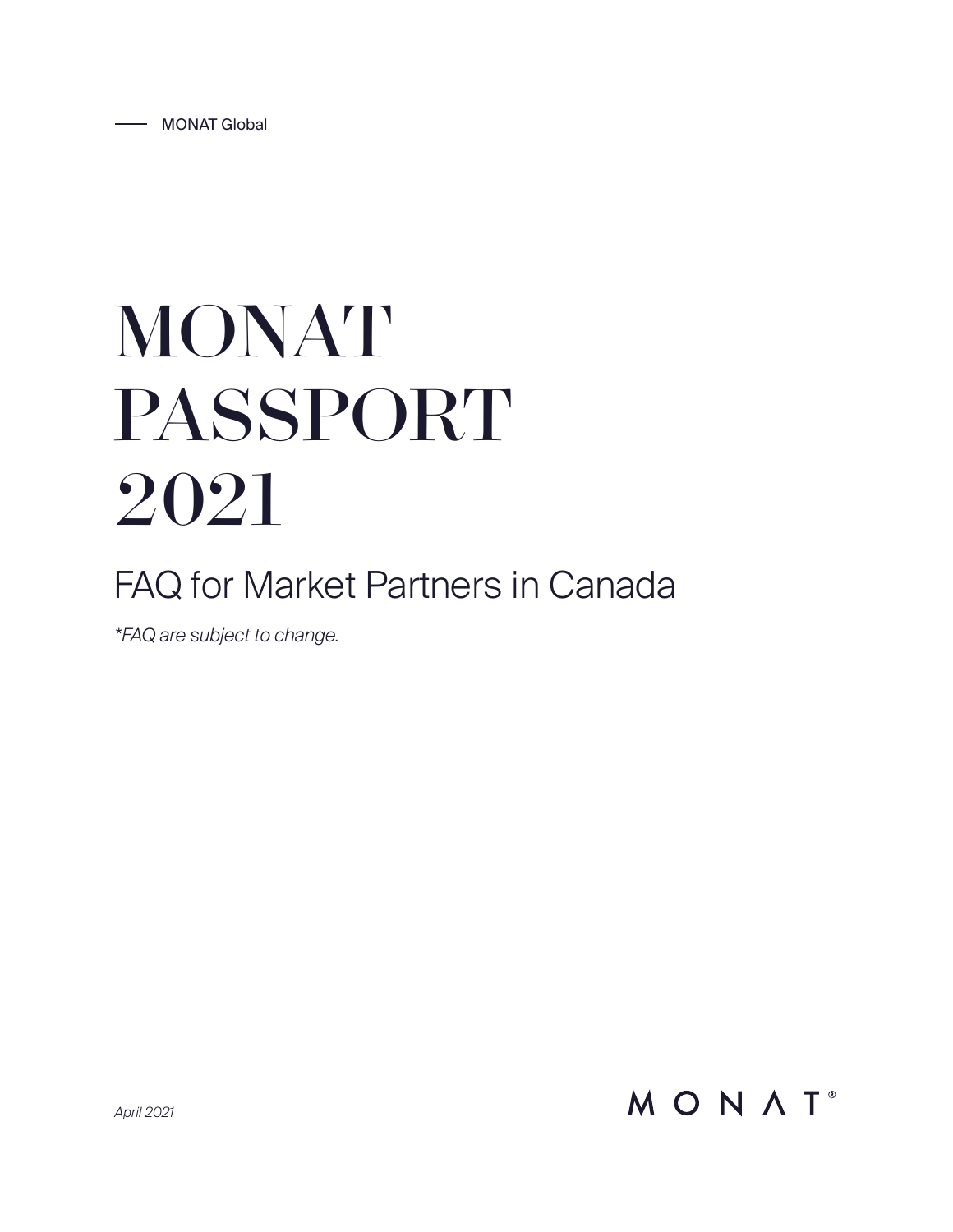# Q: WHAT ARE THE TRAVEL DATES FOR THE TRIP?

A: Passport 2021 will be held October 21–25, 2021, at the Barceló Bávaro Resorts in Punta Cana, Dominican Republic.

# Q: WHAT IS THE QUALIFICATION PERIOD?

A: The qualification period and criteria have not changed. Qualification is still February 1–July 31, 2021.

## Q: WHO CAN PARTICIPATE IN PASSPORT 2021?

A: Qualification is open to all MONAT Market Partners in the US, Canada, the UK, Ireland, and Poland.

#### Q: HOW DO I QUALIFY FOR PASSPORT 2021?

A: Market Partners can qualify by meeting the requirements listed in the chart below.

| <b>Tier</b>    | <b>QUALIFICATION</b><br>FEBRUARY 1-JULY 31, 2021                                                                                                                           | <b>Reward</b>                           |
|----------------|----------------------------------------------------------------------------------------------------------------------------------------------------------------------------|-----------------------------------------|
|                | Personal Sponsor: 4 MPs, 12 VIPs<br>Personal Group Sponsor: 15 MPs, 45 VIPs<br>Group Volume: 50,000 GV<br>Paid-As Rank On Last Qualification Month: Paid-as MMB+ in July   | $Trip +$<br>Shared Room                 |
| $\overline{2}$ | Personal Sponsor: 6 MPs, 24 VIPs<br>Personal Group Sponsor: 30 MPs, 90 VIPs<br>Group Volume: 70,000 GV<br>Paid-As Rank On Last Qualification Month: Paid-as AMM+ in July   | Trip + Spouse<br>+ Single Room          |
| 3              | Personal Sponsor: 10 MPs, 36 VIPs<br>Personal Group Sponsor: 45 MPs, 140 VIPs<br>Group Volume: 100,000 GV<br>Paid-As Rank On Last Qualification Month: Paid-as MM+ in July | Trip + Spouse<br>+ Upgraded Single Room |

## NOTE:

• Your Personally Sponsored MPs and VIPs count toward your Personal Group Sponsor totals, including those beyond the minimum Personal Sponsor qualification.

• Any existing career-title Managing Market Builder (MMB) or higher in your downline at the beginning of the qualification period will NOT count toward your qualification requirements. If the MMB or higher is demoted during the qualification period, that MP will count for: Personal Group, commissions, and rank purposes, but not for the Passport 2021 incentive.

• In the event a new career-title MMB or higher promotes within your Personal Group during the qualification period, that MP's results are included in your qualification requirements on the month of promotion and each month of the qualification period.

# Q: WHAT IS A PERSONAL GROUP?

A: A Personal Group consists of a Market Partner and their entire downline, down to but not including the next career-title Managing Market Builder or higher.

# Q: WHAT IS THE LOCATION FOR THE TRIP?

A: Barceló Bávaro Palace and Barceló Bávaro Beach Resort in Punta Cana, Dominican Republic.